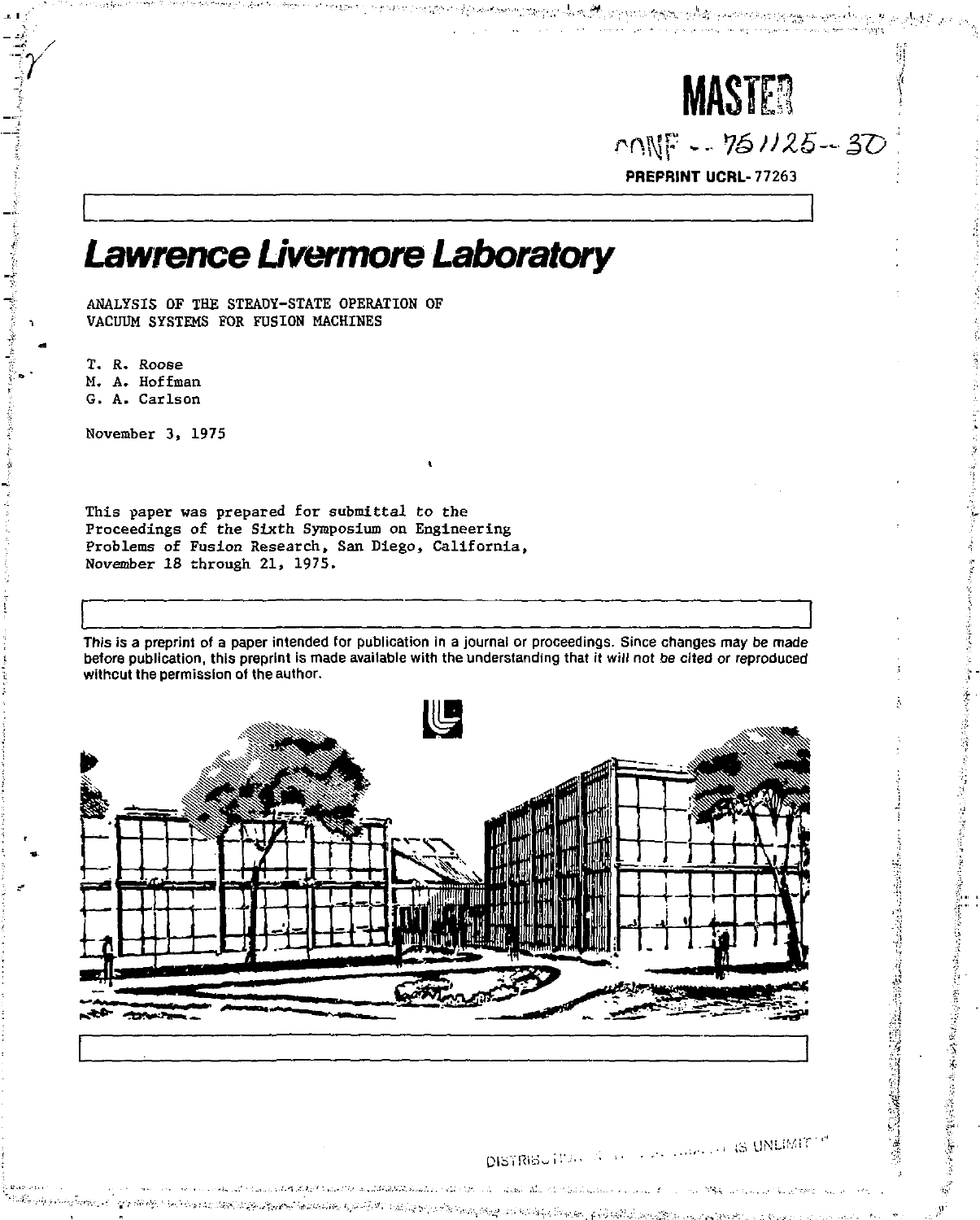ANALYSIS OF THE STEADY-STATE OPERATION

OF VACUUM SYSTEMS FOR FUSION MACHINES

#### $T$ ,  $R$ ,  $R$

#### M. A. Hoffman

#### G. A. Carlson

The report was prepared at an an as the United States Gove<br>Uasted States now the United<br>State and Development Administration sponsored by **The Contract of the Contract of the Contract of the Contract of the Contract of the Contract of the Contract o**  $-$ ≍ abcontractors, or there en<br>intrinsity, express or implied,<br>intellig or responsibility for the<br>international of any information<br>enoris distinged, or represent<br>"linge prostely unned rights,

**ANTICE** 

#### Lawrence Livermore Laboratory, University of California Livermore, California 94550

#### Summary

We have written a computer code named GASBAL to calculate the steady-state vacuum system p riormance of multi-chamber mirror machines as vell as rather complex conventional multi-chamber vacuum systems. Application of the cade, with some modifications, to the quasisteady tokamak operating period should also be possible. Basically, GASBAL analyzes free molecular gas flow in a system consisting of a central chamber (the plasma chamber) connected by conductances to an arbitrary number of one- or two-chamber peripheral tanks. Each of the peripheral tanks may have vacuum pumping capability (pumping speed), sources of cold gas, and<br>sources of energetic atoms. The central chamber may have actual vacuum pumping capability, as well as a plasma capable of ionizing injected atoms and impinging<br>gas molecules and "pumping" them to a peripheral chamber. We successfully applied the GASBAL code to the preliminary design of a large mirror machine  $experiment = LLL's MX.$ 

#### Introduction

A magnetically confined thermonuclear plasma can exist only in a high vacuum. Possible sources of cold background was in a fusion machine include gas leaks. gas flow from neutral beam injectors, and gas reflux from surfaces bombarded by energetic ions and atoms. The designers of fusion experiments and fusion reactors must provide for the effective pumping of this cold gas

We have written a computer code named GASBAL to analyze the steady-state operation of vacuum systems for fusion machines. While the original intent of the analysis was to provide design information for LLL's MX experiment, the code was written in a general manner so as to be applicable to the vacuum analysis of many fusion machines and components.

#### Physical Model

To illustrate the physical model, we describe the vacuum system proposed for MX. From a vacuum system viewpoint, the primary components of MX are two neutral beam injector tanks, two dump tanks, and a main tank (Fig. 1). The main tank is further divided into the places chamber (the volume within the magnet coils), two mirror leakage tanks (also referred to as end tanks), and a side tank. The injector tanks provide pumping for the large amount of cold gas introduced by the ion sources of the neutral beam injectors. The dump tanks provide

contra la constitución de agregada el terrorista de la correla

pumping for the neutral beam particles that penetrate through the plasma. The end tan a pump the mirror leakage particles, and the side ... nk provides an additional sink for random gas i. the plasma chamber.

.<br>La consegue de la differencia de la proprieta de la constitución de la final de la Caracción de Caracción de S

Each of the seven peripheral tanks is connected to the plasma chamber by an orifice or duct. The intector and dump tanks are double-chambered with connecting ducts. Cryopanel gas pumping surfaces<br>line the chamber walls of all seven peripheral tanks.

A typical two-chamber tank system along with the notation for the cold gas conductances,  $\bar{c}$ , and the pumping speeds, S, is shown in Fig. 2. Provision is made in our analysis for tapered ducts with cryopanel pumping surfaces inside the ducts by allowing the assignment of different C's and S's for flows in opposite directions through the ducts.

The steady-state cold gas equations for the representative two-chamber tank system X of Fig. 2  $are$  as follows:

tank Kl equation

$$
P_1(k)\left[s_1(k) + s_{c11}(k) + c_{11}(k)\right] - P_2(k)c_{12}(k) - q_{15}(k); \qquad (1)
$$

Lank K2 equation

 $\mathbf{Q}_{\mathbf{Q}}^{\mathrm{max}}$  and  $\mathbf{Q}_{\mathbf{Q}}^{\mathrm{max}}$ 

$$
+ P_1(k)C_{11}(k) + P_2(k) \Big[ s_2(k) + s_{C22}(k) + s_{C12}(k) + C_{12}(k) + C_{22}(k) + C_{12}(k) \Big] - P_{PC} C_{2P}(k) + Q_{25}(k) \quad .
$$
 (2)

The total of all the various cold gas source flows into tanks Kl and K2 are  $Q_{1S}(K)$  and  $Q_{2S}(K)$ , respectively.

The above set of 2M equations for N two-chamber systems contains 2N + 1 unknown pressures: the N different  $P_1(K)$  values, the N different  $P_2(K)$  values and the plasma chamber cold gas pressure,  $P_{PC}$ . The additional equation for a complete specification of the problem is the steady-state equation for the cold background gas flows into and out of the plasma  $chamber:$ 

waa we werd in the management of the construction of the construction

.<br>Work performed under the auspices of the United States Energy Research and Development Administration, under contract No. W-7405-Eng-48.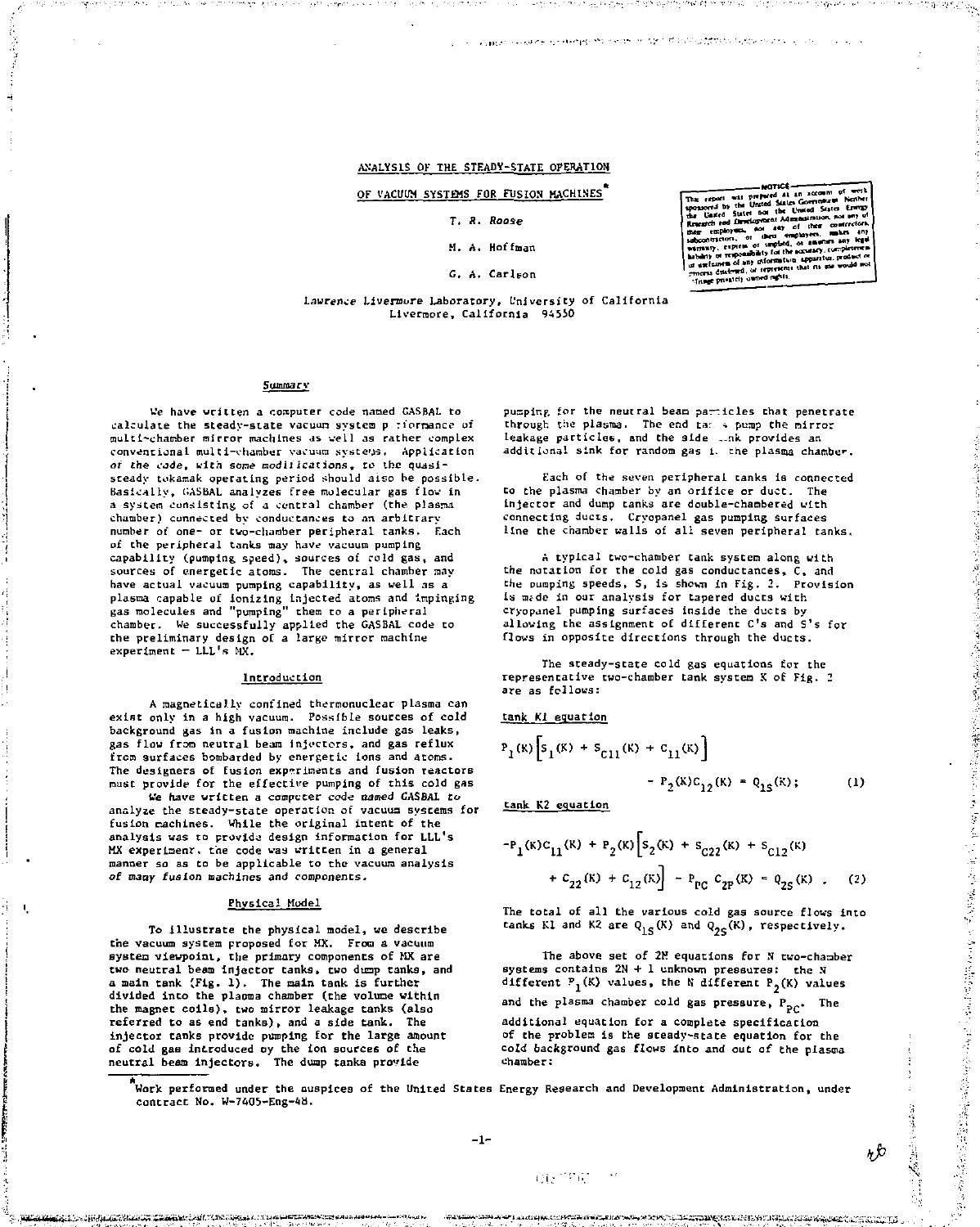

 $\sim$   $\lesssim$ 

Fig. 1. Schematic diagram of the MX experimental mirror machine illustrating the multichamber vacuum system.

$$
Q_{CWS} + Q_{CNCTOT} = Q_{CP} + Q_{CDCTOT} \tag{3}
$$

This will be referred to as the plasma chamber equation. The left-hand-side represents the two types of cold gas flows into the plasma chamber:

portion and the complete the complete of the complete state of the complete that the complete state of the complete of the complete of the complete of the complete of the complete of the complete of the complete of the com

The Contract of the Company of the Company of the Company of the Company of the Company of the Company of the Company of the Company of the Company of the Company of the Company of the Company of the Company of the Company

h.

- = Net source of cold gas that is refluxed off  $Q_{CMS}$ the plasma chamber wall
- = sum of the net flows of cold gas from each  $Q_{\text{CN (TOT)}}$ of the N tank systems into the plasma chamber

$$
= \sum_{K=1}^{N} Q_{CN}(K)
$$
  
= 
$$
\sum_{K=1}^{N} \{P_2(K)C_{22}(K) - P_{PC}\left[C_{2P}(K) + S_{C2P}(K)\right] + Q_p(K)\}.
$$

The first two terms in  $Q_{CN}(K)$  represent che pressure-dependent flows of cold gas into and out of the plasma chamber, while the last term, Q. (K),

represents the directed or free-streaming component  
of 
$$
\varphi_{1S}(K)
$$
 and/or  $\overline{Q_{2S}(K)}$  which flows directly from a

neutral beam source into the plasma chamber.

The right-hand-side of Eq. (3) represents the flow of cold gas from the plasma chamber as a result of<br>the "pumping" action of the plasma, ie., the ionization of cold gas atoms by the plasma and the immediate loss of the cold ions out of the mirrors:

- the <u>randomized</u> cold background gas that<br>impinges on the plasma.  $Q_{CP}$ 

$$
= P_{PC} S_{PL}
$$

 $Q_{CD(101)}$  = sum of the portions of the cold gas flow from each tank system that impinge directly on the plasma before they can be randomized in the plasm. chamber

 $+ q_p(k)$ ,

医腹膜炎 经经营管理 医阿拉伯氏征

$$
\sum_{K=1}^{N} q_{CD}(K)
$$
  

$$
\sum_{K=1}^{N} \int [F_{CD}(K)P_2(K)C_{22}(K)]
$$



Fig. 2. Typical two-chamber tank system K showing the notation used; the general case of tapered ducts with internal cryopanels is assumed.

 $-2-$ 

Soften AASTROLL Company and a first state and position of the company of the company of the a caracter and recommended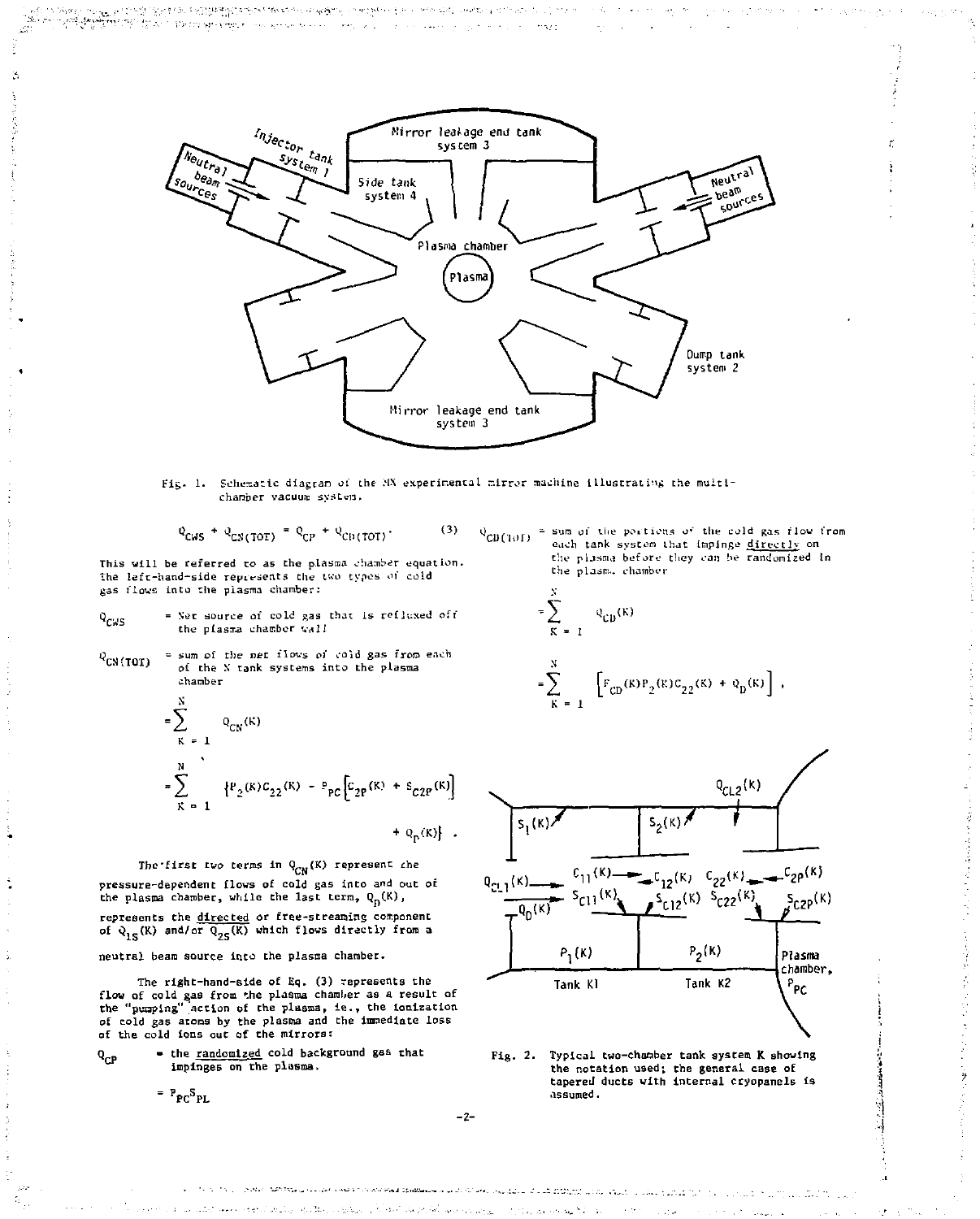where  $F_{\rm{em}}(K)$  is the fraction of random gas flowing from tank K2 into the plasma chamber that impinges directly<br>onto the plasma.

lhe set of 2N → 1 **equations in the 2N +** Eunknown pressures can be solved once we know the effective cold gas source terms  $Q_{1S}^-(K)$ ,  $Q_{2S}^-(K)$  and  $Q_{C\bar{K}S}^+$ . The , major contribution to Q, (K) in the injector fanks wiil usually be the cold gas leakage from the neutral beam sources; this is normally a known or specified input parameter. If  $Q_{\rm{spec}},~Q_{\rm{ac}}(\rm{K})$ , and the other con'ributions to  $\mathbf{\psi}_{\text{IS}}(\mathsf{K})$  were known constants or simple  $\mathbf{K}$ 

lunt-tions oi known input parameters, the solution to the problem would be relatively straightforward. Unfortunately, some terms in  $Q_{1S}^+(K)$ ,  $Q_{2S}^-(K)$ , and  $Q_{CKS}^-(K)$ are strongly coupled to the hot particle flows and, consequently, are rather complicated co evaluate in the general case.

To illustrate these complications, a simplified flow diagram of the principal hot and cold particle flows in a typical mirror fusion machine is given in Fig. 3. Hot particle flows are represented by dashed lines and cold particle flows by solid lines. Kntering the plasma chamber from the injector tanks is the portion of the neutral beam flow that reaches the plasma chamber and impinges on the plasma,  $q_{\text{HP}}$ ,

as well as the net cold gas outflow  $Q_{CN}$ . The part of

 $Q_{CN}$  that randomizes,  $Q_{CR}$ , becomes part of the random

cold background gas that produces the plasma chamber background pressure,  $P_{PC}$ . In steady-state, some of

this gas is pumped out by the plasma and some leaks out of the plasma chamber into each of the S peripheral ank systems (only the leakage into the dump tanks is shown in Fig. 3). The remainder of  $0_{\text{CN}}$ , referred

to as  $q_{CD}$  above, is the portion that impinges directly

on the plasma. All of the cold gas particles that impinge on the plasma are assumed to ionize and to flow to the end tanks as indicated by  $Q_{CM}$  on Fig. 3.

In the process oi pumping these cold gas flows, a certain fraction of the encounters with the hot plasma ions results in undesirable charge ex-hange reactions. Some of the hot neutrals produced by the charge exchange will impinge on the plasma chamber walls, thereby contributing to the total hot particle flow to the wall,  $Q_{HW}$ . The remainder of these hot

neutrals,  $Q_{HZ}$ , enter the N peripheral tank systems

(only the flow into the dump tanks is shown on Fig. 3). These hot neutral particles are assumed to impinge on the walls of the peripheral tanks where they are converted to cold neutral molecules. Consequently, the hot charge-exchange neutrals become a contribution to the sources of cold gas in the peripheral t&nks  $(Q_{1S}$  and  $Q_{2S})$ . This contribution is, in part, a

function of the pressure  $P_2(K)$  in injector tank 2

through the charge exchange caused by  $Q_{CD}$ . We see that this chain of events leads to a coupling between the peripheral tank pressures and flows, which complicates the evaluation of the source terms in Eqs. (1) and (2).

The injected neutral beam flow,  $Q_{HP}$ , can also contribute directly and indirectly to the sources of cold gas  $Q_{1S}$  and  $Q_{2S}$  in every tank system. For the simplified case shown in Fig. 3, the untrapped portion of Q<sub>HP</sub> that penetrates through the plasma is





3. Simplified flow diagram for the principal hot and cold particle flows.

shown entering the dump tanks as  $Q_{\rm HF}$ . These hot neutrals are assumed to be converted to cold molecules on the wails of the dump tanks where they become direct contributions to  $\varphi_{1S}$  and  $\varphi_{2S}$ . Another portion of  $q_{HP}$  charge exchanges with the plasma ions. Some of tne hot neutrals produced, Q<sub>uy</sub>, are assumed to enter each tank system where they are converted cold gas molecules o. the the dump tanks is shown in F'g. 3). The remainder of the hot charge-exchange neutrals produced by the hot injected neutrals is assumed to Impinge on the plasma chamber walls.

The plasma chamber wall is assumed to convert all the impinging particles, Q<sub>HW</sub>, to cold neutral olecules, which come off the wall as  $Q_{CKS}$ . (Some of the not particles impinging on the plasma chamber wall may bury themselves in the wall material and/or cause sputtering of wall material. We neglect both of these effects in the present analysis.)

Finally, in this steady-state case, hot ions flow out the mirror exits at a rate  $\theta_{\rm H M}$ , which is equal to the portion of  $\theta_{\rm co}$  that does not penetrate or charge exchange.

Once all the contributions to  $Q_{1S}(K)$ ,  $Q_{2S}(K)$  and  $\Omega$  are evaluated, the basic  $2K + 1$  Eqs. (1), (2).

and (3) can be rewritten in a more convenient form for computer coding. The expressions for these source flow terms, as well as the steps in obtaining the final set of equations, are de scribed In detail in Ref. 1.

### Computer Program

The computer code simulates the physical model described in the preceding section of this paper. The basic Eqs. (1), (2), and (3) are coupled, linear algebraic equations, where the unknowns  $P_1(K)$ ,  $P_2(K)$ ,

and  $P_{\text{pc}}$  correspond to the pressures in the N tank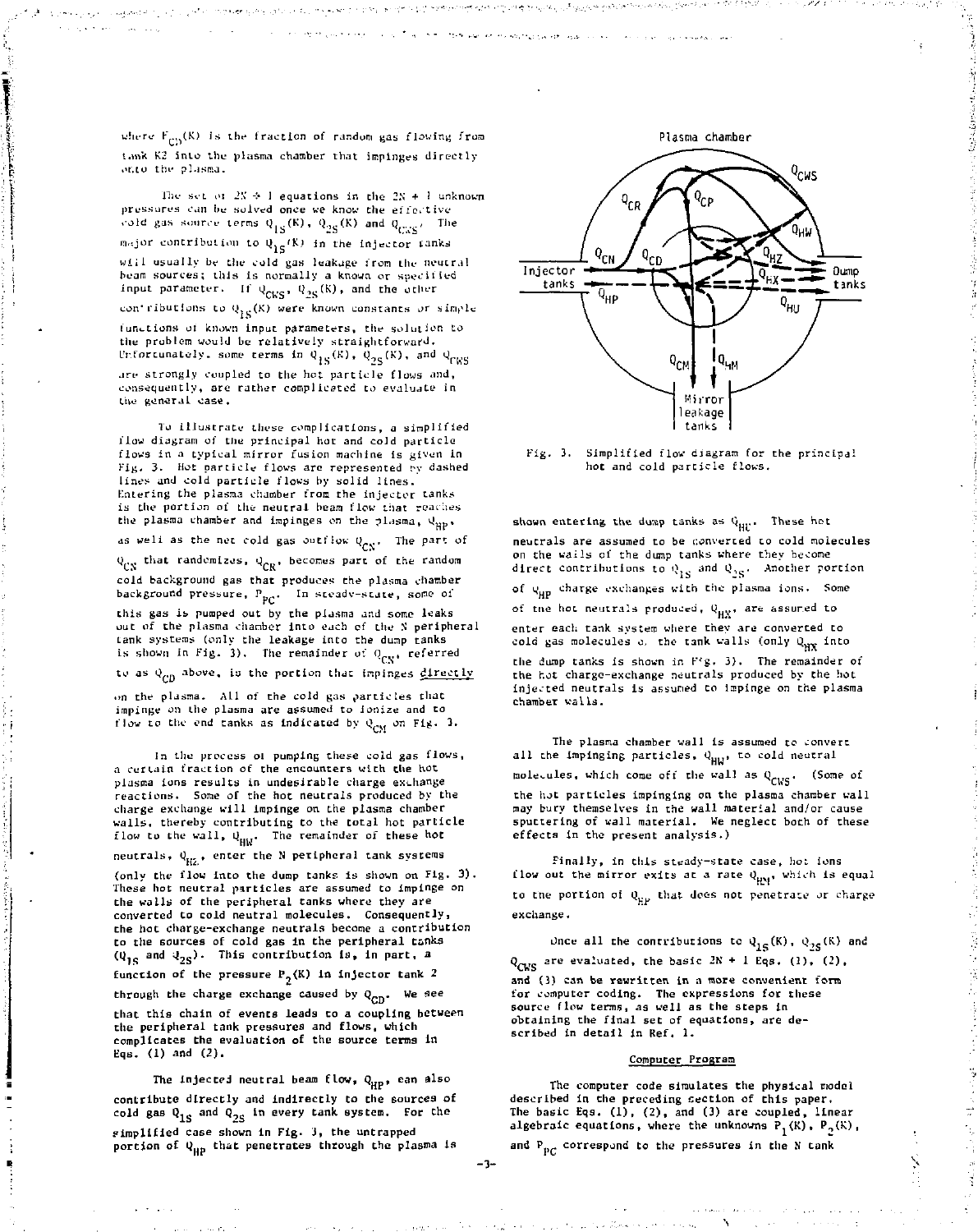systems and the plasma chamber. The equations are solved simultaneously by the method of Householder reflections.<sup>2</sup> For a vacuum system where all N (nonidentical) peripheral tank systems have two chambers, 2N + 1 linear independent equations in »N + 1 unknowns result. For a model where soae peripheral tank systems consist of only one chanter, the tank Kl equations are no longer meaningful and are not included In the model. The tank K2 equations are the applicable equations for one chamber tank systecs, and the input data for such tank systems must be entered for tank K2.

34. 法一件基本问题 一元以为1000 (金融的) 磁光性

In the preceding discussion, the expression "non-identical" tank system refers to the fact that if identical tank systecss, i.e.. identical with respect to all input variables, were to be input as individual tank systems, dependent linear equations would result. Therefore, identical tank systems nust not be input separately. The code has an input variable that is to be set equal to the number of identical tank systems, and the values for those tank, systems are to be input only once. The code chen manipulates the appropriate variables internally such that the identical tank systems are correctly modeled.

The input data consist of the following items: the number »ji cases to be run, the number of (non-identical) peripheral tank systems, the number of identical tank systems of each type, the number of chambers in each tank system, the input gas sources, the jumping speeds, the conductances, and the F values. The F values are *a* sec of fractions specifying where *the* directed, non-random particles go. A complete list of the input variables and their definitions is found in Ref. 1.

To minimize the user's effort in the use of the code, there are default values for all *of* the input variables. The physical situation that the default F values were chosen to model corresponds to a central plasma -haaber without a plasma. Thus, there is no Ionization, charge exchange, magnetic confinement or magnetic leakage of particles in the plasma chamber, and the plasma chamber becomes no different than the other chambers. The default case assumes one-chamber peripheral tank systems with each tank system being unique, The default number of peripheral tank systems Is four. All input gas sources, pumping speeds, and conductances have default values of zeto. Therefore, to have a meaningful input data set, some of the input gas sources, pumping speeds, and conductances must be specified. Default values for all input variables are reassigned after the execution of each case. The default values for ajl of the Input variables appear with their definitions in Ref. 1.

For conventional multi-chamber vacuum problems (no plasma), the GASBAL code can handle up to five chambers in series plus any number of two-chamber tank systems connected *to the* central chamber (ie,, the former plasma chamber). The only trick required is to make the plasma "disappear". Our choice of default values on all of the hot particle flows automatically achieves this goal, so that the user can simply "ignore" the plasma. In addition, the equation in the code for the pl4sma chamber wall fluxes already includes s wall pumping speed frr the cold background gas, S<sub>PCM</sub>. For the case with no

plasma, the plasma chamber wall equation becomes:

 $Q_{\text{PUC}} = \gamma P_{\text{PP}} / S_{\text{PCU}}$ 

*CONTRACTMENTAL PARK* 

Thus, the former cold gas source flow caused by wall reflux,  $Q_{CWS}$ , becomes a cold gas sink flow caused by pumping at the plasma chamber wall.

to percent in the lives again

and the first product of the contract and approach and their

The code has a provision for treating different chamber temperatures. We assume that gas molecules instantaneously take the temperature of their respective chambers. The code performs all of its internal calculations at one temperature (T = 293 K), and then adjusts the results for the specified chamber temperatures- From the user's standpoint, this means that all input sources (both cold molecular gas and energetic atoms) must have the units of standard molecular Torr-£/s, ie., 1 standard molecular  $Torr-1/s = 3.29 \times 10^{19}$  molecules/s = 6.58  $\times 10^{19}$ atoms/s = 5.19 molecular "amps" » 10.4 atomic "amps"

The pressures and numher densities calculated and printed out for the specified chamber temperatures . ; be calculated for any other temperature by the following:

$$
P(T_2) = P(T_1) \sqrt{\frac{T_2}{T_1}}, \text{ and}
$$
  

$$
n(T_2) = n(T_1) \sqrt{\frac{T_2}{T_1}}.
$$

All the cold gas flow quantities that are printed out are correct for any chamber temperatures. This is because the decrease in density n with increasing chamber temperature is exactly offset by the increase in the average thermal speed.

The computer solution .acludes the following items: the cold gas pumped m each duct and chamber, the directed cold gas flow onto the plasma, the random cold gas flow onto the plasma, the pressure in each chamber, and the number density in each chamber.

#### Typical Mirror Machine Problem

Ue used GASBAL to analyze the proposed MX vacuum system. Of particular interest is the ratio of cold gas current Impinging on the plasma to the injected neutral beam current. (Plasma buildup theory yields a maximum ratio above which plasma cannot be sustained.)

The MX vacuum system has been described earlier (Fig, 1). All of the peripheral tanks are to be lined with liquid-helium-cooled cryopanels. These cryopanels are protected by liquid-nitrogen-cooled chevron baffles. The resulting effective black hole area of the cryopanels is taken to be one-fifth of the actual surface area. All surfaces, except the cryoftanels, are assumed to be at *7?* K. Ail conductances are assumed to be orifices or ducts without internal ctyopanels or other pumping,

Four basic cases invjlvlng changes only in the configurations of the beam dump tanks and mirror leakage tanks (ar end tanks) were studied:

- case 1: no beam dump tanks, mirror leakage tanks connected to the plasma chamber by a simple orifire of large conductance
- case 2: with beam dump tanks, mirror leakage tanks as in case 1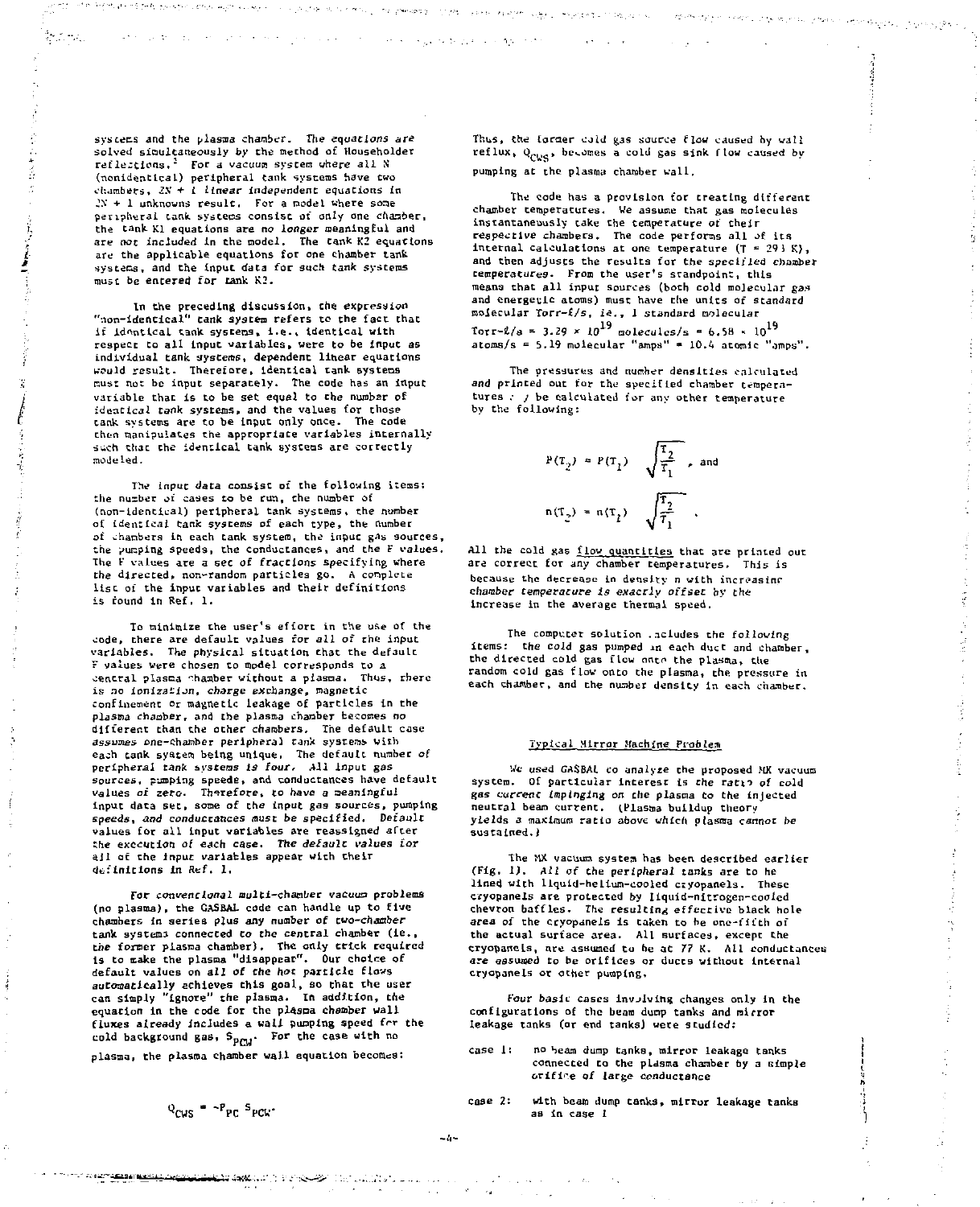$case 3:$ no beam dump tanks, addition of a duct on the mirror leakage tanks, which lowers the conductance to the plasma chamber by two orders of magnitude

**Contact Construction** 

Country of Applications

 $\label{eq:1} \omega_{\gamma} \rightarrow \left( p_{\rm 2,1} \ll \gamma \right) \left( \gamma_{\gamma}^{\rm 2,0} \gamma_{\gamma}^{\rm 2,0} \right)$ 

interview as in a couple of

#### $case 4$ with beam dump tanks, mirror leakage tanks is in case *i*

The key results for these four cases are plotted in Fig. 4. In the upper figure, the ratio of the total *GQX4* molecular gas current impinging on the plasma to the hot neutral atom current impinging on the plasma.  $I_{\text{CDP}}/I_{\text{MP}}$ , is plotted as a function of the plasma radius, in the lower figure, the resulting steadystate cold background *gas* pressure *in* the plasna chamber,  $P_{pr}$ , is shown.

These cases are all for the conditions listed in the first column of Table 1 (a complete listing of the input for these calculations is given in Ref. 1). All calculations were done for deuterium gas with a leakage source flow of co)d deuterium molecules of *i'.'j Torr-l/n* (184 molecular "amps") irons each of the *ivc* neutral beara sources- The corresponding hot mju:raJ bt3.T5 *flaw* was 4,«7 moJ=cuUr I'orr\*'Vs of deuterium atoms (46.5 atomic "a.ps") from each ir.jwcujr source.



**Mjdplane plasma radius, Rp. (cm )** 



For these conditions the ratio of cold to hoc particle currents entering Che entire systen is about 4.0. As can be seen from Fig. 4, the ratio of cold to hot particle currents impinging on the plasma is roughly two orders of magnitude less than this value, and depends on the plasma radius and the particular<br>vacuum system configuration employed. The value vacuum system configuration employed. The value<br>of 1<sub>COP</sub>/I<sub>HP</sub> that the plasma can tolerate in steady-

state without being quenched must come from a separate plassa physics analysis; typical results of such analyses indicate that the value lies between 0.05 and 0.19,

For the simplest vacuum system configuration, case 1, Fig. 4 shows that the larger the plasma radius, the more cold gas impinges on it, even though the plasma chamber pressure iecreases with radius. tf beam du\*p tanks are added, the curve for case *2*  shows that the *cold* gas impinging on the plasma is reduced for all plasma radii. However, because the neutral beam penetration fraction, F<sub>HUIT</sub>, decreases

as the plasma gets iaiger, the fractional reduction in *cold* gas impinging *on the* plasma diminishes with increasing plasma radius.

We next consider case 4, where we retain the dump tanks and add low-conductance ducts to the mirror leakage tanks. Figure 4 shows a dramatic decrease in  $\iota_{\mathsf{COP}}/\iota_{\mathsf{HP}}$  at the larger plasma radii This is due to the mere effective pumping of the mirror leakage flows in the mirror tanks, which significantly reduces the cold gas pressure in the plasma chamber, P<sub>pr</sub>, for the larger radii.

Finally, we consider case 3 where we eliminate the beam dump tanks and retain the small conductances to the mirror leakage tanks. Case 3 is significantly worse than case 4, as expected. Rather surprisingly, it is also worse than case 1 at che smaller plasma radii, because as the plasma radius decreases, the beam penetration fraction rises rapidly, causing the *plasnj* chamber pressure to increase rapidly also, as shown on Fig. 4. At smaller plasma radii, P<sub>PC</sub> for case 3 becomes larger than the pressure in

the mirror leakage tanks. Consequently, the small conductance ducts to the mirror leakage tanks become d trimental. Removing them, as in case 1 allows the cold gas ta flow from the plasma chamber into the- mirror leakage tanks more easily, resulting in a much lower steady-state pressure in the plasma chamber.

ă

The configuration of case 4 (with dump tanks and mirror leakage ducts) was selected for further Investigation. (Figure 4 shows that for the nominal MX plasma radius of 20 *cmt* che configuration of case 2 without the taircar leakage ducts may also be adequate.)

Because many of the key F factors and other parameters can only be estimated, significant uncertainties exist in the input data. Additional Calculations were made to *test* various assumptions, a few of which are described in the following paragraphs.

In case 4, none of the cold gaa entering the plasma chamber was assumed to impinge directly on the plasma  $(i.e., F_{CD} = Q_D = 0)$ , and 10X of the hot charge-exchange neutrals were assumed to enter the side tank, while the remaining 90% imp-'nged on the plasma chamber wall. He investigated three variations of case 4. In case 4a, F<sub>CD</sub> was varied as an increasing

en alle en deze alle zone mentalistiko possibilita.<br>Linux della contrata dell'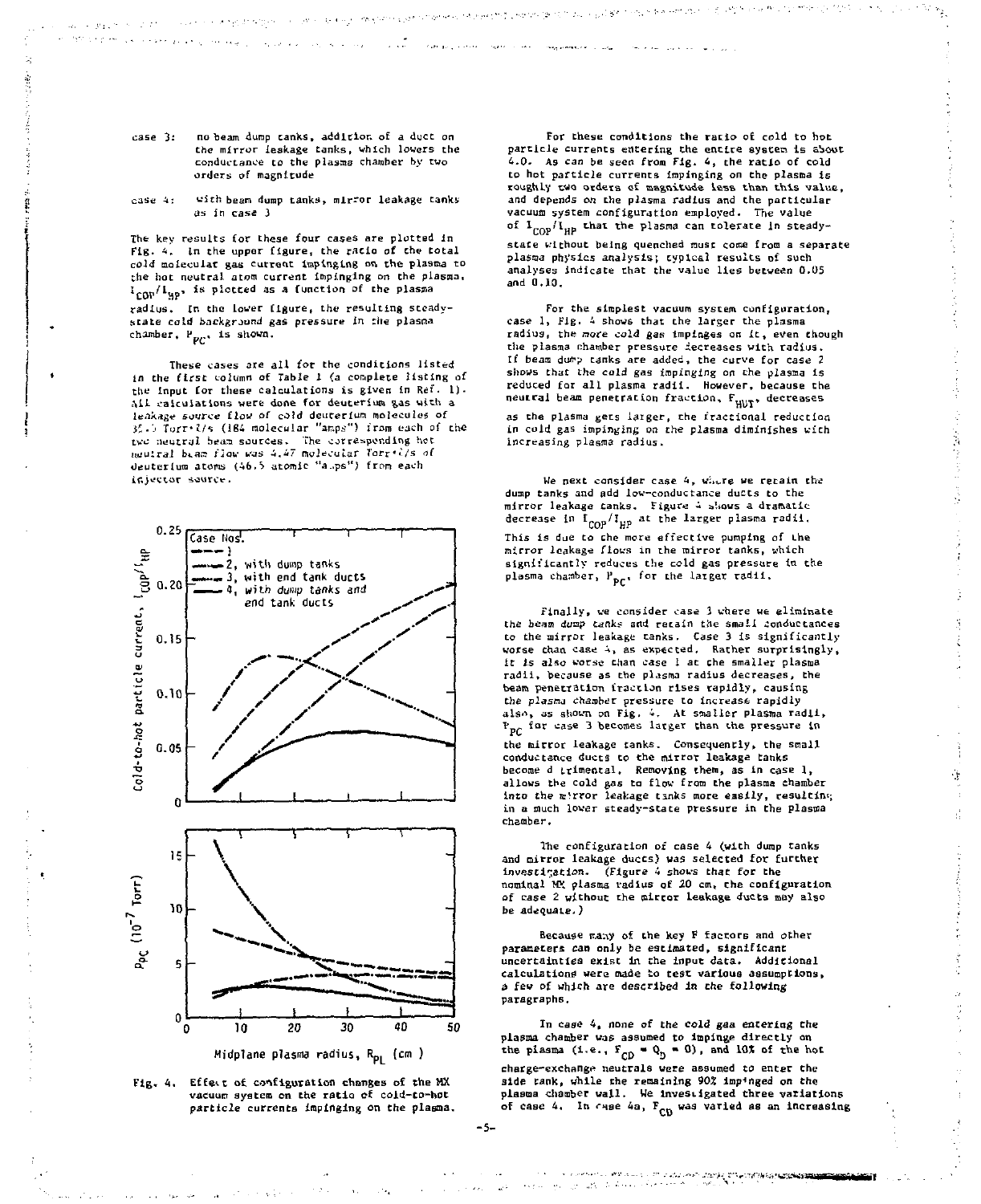function of plasma radius to simulate the direct interception by the plasma of some of the random cold gas leaking in from the peripheral tanks. In case 4b, an additional 0.15% of the total cold gas from the neutral beam sources was assumed to free-streata directly onto the plasma. In case 4c, in addition to the above changes, *10QZ* of the hot charge-exchange neutrals was assumed to impinge on the plasma chamber walls. None of these more pessimistir assumptions changed  $t_{COP}/t_{HP}$  very much. To be

ال ۱۰۰٬۰۰۰ on y  $\mathcal{A}=\frac{1}{2} \mathcal{A} \mathcal{A}^{\dagger} \mathcal{A}^{\dagger}$  , and

SPECTROSTER TELEVISION の「APP AS THAT THE TIME TO THAT THE SERVED ASSOCIATES AND THE THE

Ã

conservative, the most pessimistic case (4c) has been chosen as the reference design point for the nominal 20-cm radius plasma. The value of l<sub>eop</sub> l<sub>up</sub> for this case is 0.066. The data for this reference design point are summarized in the second column *of* Table 1.

The final series of calculations was essentially a sensitivity analysis of various important parameters for the reference design point. Some of the results are plotted in Fig. 3. In the top half of Pig. 5, four of the more important F factors were varied from the reference design values to ascertain the sensitivity of the cold gas flow on the plasma to uncertainties in these factors. As can be seen from the figure, it  $\mathbb{F}_{\mu\nabla\Gamma^*}$  the hot neutral beam char exchange fraction, is significantly larger than our estimated reference value, the cold gas flow, I co: could become large enough to quench the plasma.

From the bottom halt of Fig. 5, we see that a significant decrease in all the pumping speeds in

| Input parameters                                                                                            | Cases $1 - 4$                                              | Reference design point<br>(case & c) |
|-------------------------------------------------------------------------------------------------------------|------------------------------------------------------------|--------------------------------------|
| Gas molecular weight (deuterium)                                                                            | 4.0                                                        | $\cdot$ .0                           |
| I <sub>COLD</sub> /I <sub>HOT</sub> entering system                                                         | 3.96                                                       | 3.96                                 |
| Plasma radius, R <sub>ot</sub> (cm)                                                                         | variable                                                   | 20.0                                 |
| Direct cold gas fraction on plasma, F <sub>CD</sub>                                                         | O                                                          | 0.0156                               |
| Beam penetration fraction, F <sub>HDT</sub>                                                                 | increasing function of R <sub>PL</sub>                     | 0.262                                |
| Beam charge-exchange fraction, FuxT                                                                         | increasing, then decreasing<br>function of R <sub>p1</sub> | 0.194                                |
| Cold gas charge exchange fraction, $F_{\text{ev}}$                                                          | 0.57                                                       | 0.57                                 |
| Fraction of charge exchange neutrals that<br>impinge on the plasma chamber walls,<br>F <sub>H</sub> TO WALL | 0.9                                                        | 1.0                                  |

Table 1. Key input parameters for MX example.

Plasma pumping speed,  $S_{\text{PL}}$  ( $2/s$ )

 $1.87 \times 10^{4}$ Increasing function of R

|                                                         | Values for<br>case 4 and 4c |
|---------------------------------------------------------|-----------------------------|
| $S_1(1)$ , $S_1(2)$ , $(l/s$ at 293 K)                  | $8.78 \times 10^{5}$        |
| $S_{2}(1)$ ,                                            | $5.18 \times 10^5$          |
| $S_{2}(2)$ ,                                            | $6.90 \times 10^{5}$        |
| $S_2(3)$ , $S_2(4)$ .                                   | $3.12 \times 10^{6}$        |
| $c_{11}^{(1)} = c_{12}^{(1)}$ , ( <i>l</i> /e at 293 K) | $1,32 \times 10^{4}$        |
| $C_{11}(2) - C_{12}(2)$ ,                               | $1.46 \times 10^5$          |
| $C_{22}(1) - C_{2p}(1)$ ,                               | $6.50 \times 10^{4}$        |
| $C_{22}(2) - C_{2p}(2)$ ,                               | $1.06 \times 10^5$          |
| $C_{22}(3) = C_{2P}(3)$ ,                               | $3.12 \times 10^{4}$        |
| $C_{22}$ (*) = $C_{2p}(4)$ ,                            | $4.28 \times 10^{6}$        |

-6-